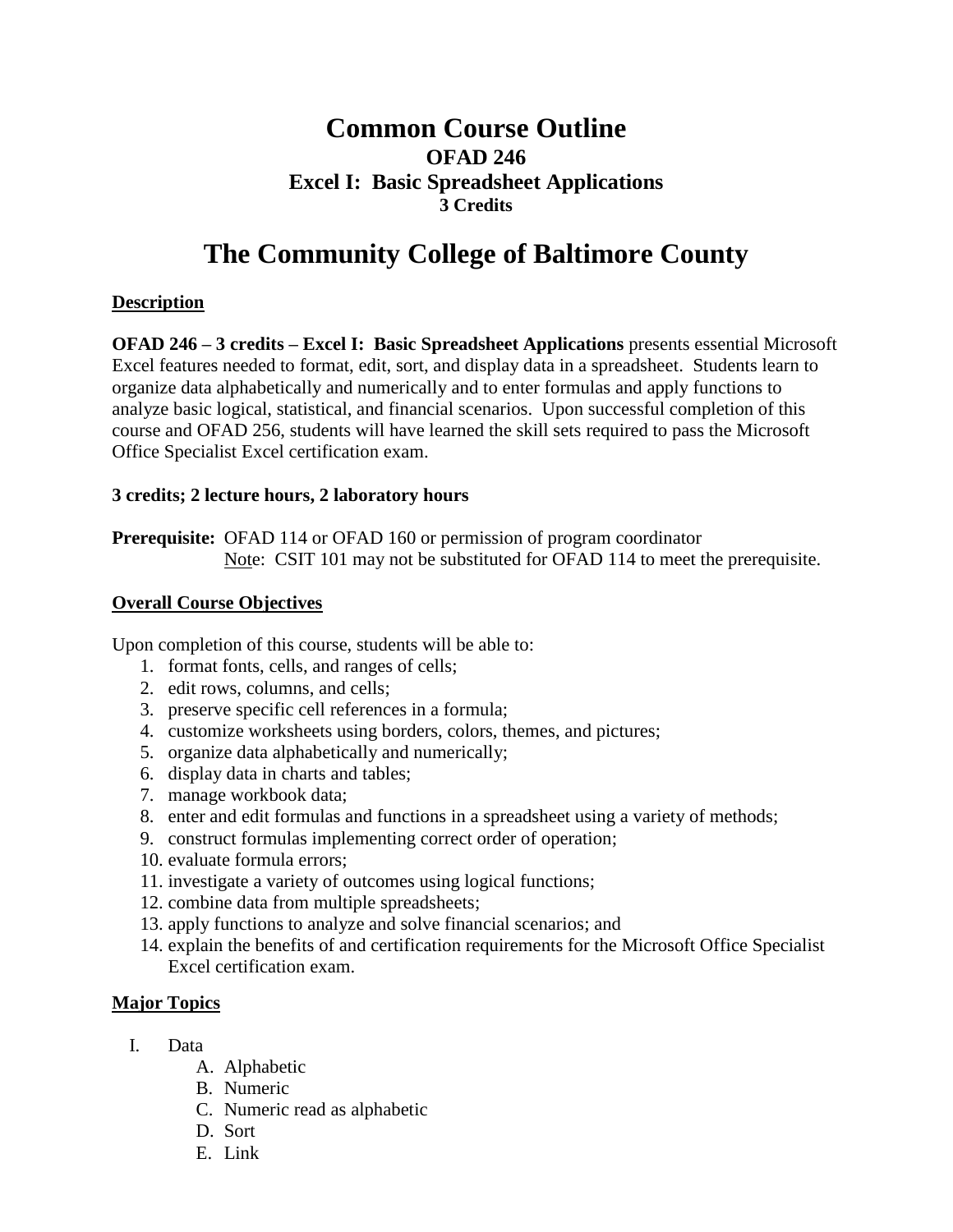- II. Formatting and Editing Spreadsheets
	- A. Column width, row height, and cell styles
	- B. Fonts and font styles
	- C. Borders, color, and highlighting
	- D. Cell references
	- E. Number formats
	- F. Cut, copy, paste
	- G. Conditional formatting
- III. Managing workbook data
	- A. Freezing rows and columns
	- B. Multiple panes
	- C. Adding and naming worksheets to workbooks
- IV. Formulas
	- A. Entering formulas
	- B. Order of operation
	- C. Formula bar
	- D. Circular references
	- E. Absolute, relative, and mixed cell references
- V. Functions
	- A. Statistical
	- B. Financial
	- C. Logical
- VI. Visual Elements
	- A. Graphics
	- B. Charts
	- C. Tables
	- D. Text boxes
- VII. Microsoft Office Specialist Excel Certification

#### **Course Requirements**

Grading procedures will be determined by the individual faculty member but must include the following:

#### **Grading/exams**

- At least three tests
- At least three integrated projects